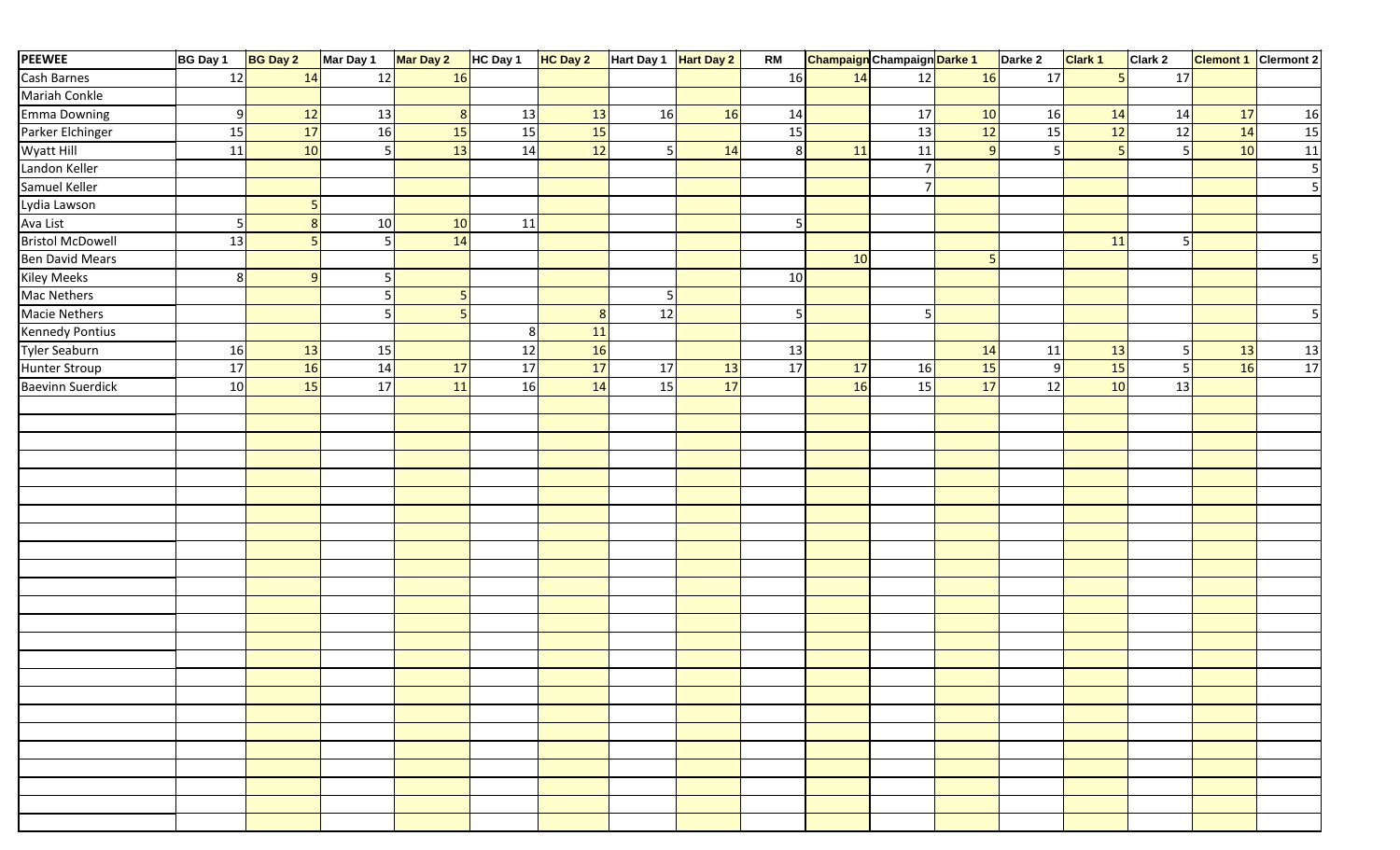| <b>NOVICE</b>          | BG Day 1       | <b>BG Day 2</b> | Mar Day 1 | Mar Day 2 | HC Day 1        | <b>HC Day 2</b> | Hart Day 1 | <b>Hart Day 2</b> | <b>RM</b> | <b>Champaign 1</b> | Champaign 2 | Darke 1 | Darke 2 | <b>Clark 1</b> | Clark 2 | <b>Clemont 1</b> | Clermont 2 |
|------------------------|----------------|-----------------|-----------|-----------|-----------------|-----------------|------------|-------------------|-----------|--------------------|-------------|---------|---------|----------------|---------|------------------|------------|
| Adalynn Achtermann     |                |                 |           | 11        |                 |                 |            |                   |           |                    | 11          |         |         |                | 11      | q                |            |
| Griffin Astorino       |                |                 |           |           |                 |                 | 5          |                   |           |                    | 10          |         |         | 14             |         |                  |            |
| Lincoln Barnes         | 5              |                 |           |           |                 |                 |            |                   |           |                    | 5           |         |         |                |         |                  |            |
| <b>Tate Brosey</b>     |                |                 |           |           |                 |                 |            |                   |           | $\overline{7}$     | 5           |         |         |                |         | 8 <sup>l</sup>   | 10         |
| Miley Caldwell         | 15             |                 | 17        | 15        | 17              | 15              | 5          |                   |           | 15                 |             | 14      |         | 15             | 15      |                  |            |
| <b>Cole Carity</b>     | $\mathsf S$    |                 |           |           |                 |                 |            |                   | .5        |                    |             | 5       |         |                |         |                  |            |
| Myles Conkle           | 5              |                 |           |           |                 |                 |            |                   | $10\,$    |                    |             |         |         |                |         |                  |            |
| Peyton Cooksey         |                |                 |           | 8         | 5               |                 | 10         | 9                 | 5         |                    |             |         |         |                |         |                  |            |
| <b>Austin Cox</b>      | 5              |                 |           |           |                 |                 |            |                   |           | $\overline{a}$     | 5           |         |         | 5              |         |                  |            |
| Reese DeBold           |                |                 |           |           |                 |                 |            |                   |           |                    |             |         |         |                |         |                  |            |
| Layne Deel             |                |                 |           | 12        |                 |                 | 13         | 15                |           |                    |             |         |         |                |         |                  |            |
| <b>Alexis Downing</b>  |                |                 | 7         | 5         | $\overline{7}$  |                 | 13         | 14                | 5         |                    | 5           | -5      | 11      |                |         | 10               | 12         |
| Samantha Durst         | 14             | 14              | 15        | $\alpha$  | 14              | 16              | 15         | 17                | 15        |                    | 17          | 16      | 5       | 11             | 10      | 13               | 15         |
| Landon Elchinger       | 10             | 10              | 13        |           | 15              | 12              |            |                   | 13        | 17                 | 12          | 17      | 17      | 17             | 17      | 17               | 17         |
| Mason Elchinger        | $9\,$          |                 | 11        |           | $7 \frac{1}{2}$ |                 |            |                   | 5         | 8 <sup>l</sup>     | 5           | -5      | 10      |                |         | 11               | 9          |
| Oakley Engle           | 17             | 15              | 17        | 16        | 16              | 17              |            |                   | 16        |                    |             | 13      | 16      | 10             | 12      |                  | 16         |
| Mykayla Henney         |                |                 |           |           |                 |                 |            |                   |           |                    |             |         |         |                |         |                  |            |
| <b>Tilly Hill</b>      | 8 <sup>°</sup> | 11              | 10        | 13        | 12              |                 | 11         | 12                | 14        | 12                 | 5           | 12      | 15      | 13             | 14      | 12               | 14         |
| Iasiah Lawson          |                |                 |           |           |                 |                 |            |                   |           |                    |             |         |         |                |         |                  |            |
| Lane Messenger         | 12             |                 |           | $12\,$    |                 |                 | 14         | 15                | 5         |                    |             |         |         |                |         |                  |            |
| <b>Brayden Pontius</b> |                |                 |           |           |                 |                 |            |                   |           |                    |             |         |         |                |         |                  |            |
| Mavric Radcliff        |                |                 |           |           |                 |                 |            |                   |           |                    |             |         |         |                |         |                  |            |
| Josey Schiff           | $\overline{5}$ |                 | 5         | 5         |                 |                 |            |                   | 5         |                    |             | 8       | 13      | 12             | 16      | 15               | 11         |
| Cooper Shilt           | 11             |                 |           |           |                 |                 |            |                   | 12        |                    | 13          | 15      | 14      |                |         |                  |            |
| Owen Smith             | $\overline{5}$ |                 |           |           |                 |                 |            |                   |           |                    |             |         |         |                |         |                  |            |
| Leah Stroup            | 16             | 16              | 16        | 17        | 11              | 13              | 17         | 16                | 17        | 16                 | 15          | 11      | 5       | 16             | 8       | 14               | 13         |
| Shelby Taylor          | 5              |                 |           |           |                 |                 |            | q                 | 5         | 5                  | 5           | -5      |         |                |         |                  |            |
| Landen Terrill         |                |                 | q         |           | 10              | 10              | 5          | 11                | 5         | 11                 | 16          |         |         |                |         |                  |            |
| Kolton Tidd            | 5              |                 |           |           |                 |                 |            |                   |           |                    |             |         |         |                |         |                  |            |
| <b>Hadley Weddell</b>  | 5              |                 |           |           | 9               | 14              | 5          |                   |           | 14                 |             |         |         |                |         |                  |            |
| Kyla Williams          | 13             | 12              | 12        | 14        | 13              | 11              | 16         | 13                |           | 9                  | 14          | 10      | 5       |                | 13      |                  |            |
|                        |                |                 |           |           |                 |                 |            |                   |           |                    |             |         |         |                |         |                  |            |
|                        |                |                 |           |           |                 |                 |            |                   |           |                    |             |         |         |                |         |                  |            |
|                        |                |                 |           |           |                 |                 |            |                   |           |                    |             |         |         |                |         |                  |            |
|                        |                |                 |           |           |                 |                 |            |                   |           |                    |             |         |         |                |         |                  |            |
|                        |                |                 |           |           |                 |                 |            |                   |           |                    |             |         |         |                |         |                  |            |
|                        |                |                 |           |           |                 |                 |            |                   |           |                    |             |         |         |                |         |                  |            |
|                        |                |                 |           |           |                 |                 |            |                   |           |                    |             |         |         |                |         |                  |            |
|                        |                |                 |           |           |                 |                 |            |                   |           |                    |             |         |         |                |         |                  |            |
|                        |                |                 |           |           |                 |                 |            |                   |           |                    |             |         |         |                |         |                  |            |
|                        |                |                 |           |           |                 |                 |            |                   |           |                    |             |         |         |                |         |                  |            |
|                        |                |                 |           |           |                 |                 |            |                   |           |                    |             |         |         |                |         |                  |            |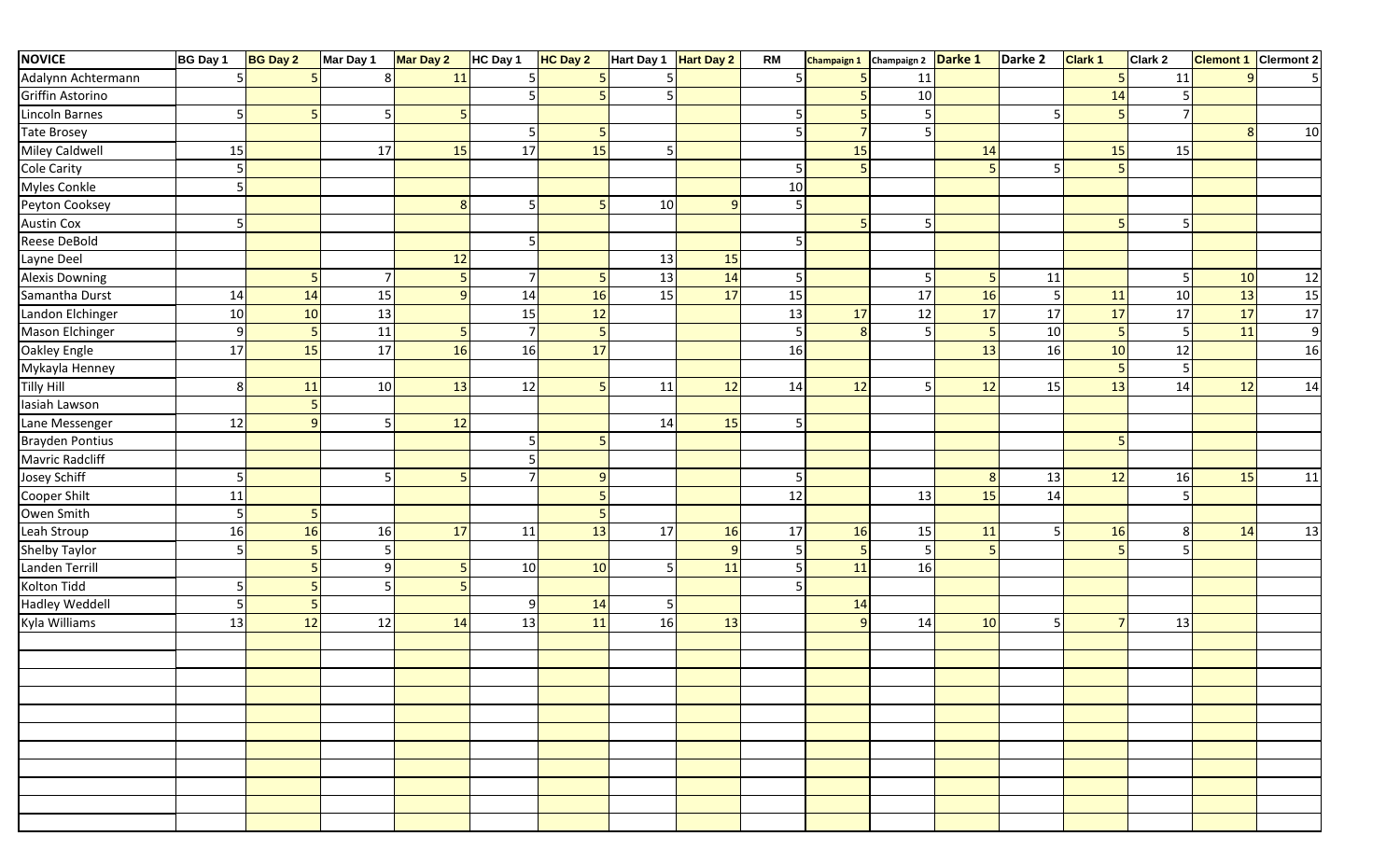| <b>JUNIOR</b>         | <b>BG Day 1</b>         | <b>BG Day 2</b> | Mar Day 1      | Mar Day 2      | HC Day 1       | <b>HC Day 2</b> | Hart Day 1     | <b>Hart Day 2</b> | <b>RM</b> | <b>Champaign 1</b> | Champaign 2 Darke 1 |                | Darke 2        | <b>Clark 1</b> | Clark 2 | <b>Clemont 1</b> Clermont 2 |                |
|-----------------------|-------------------------|-----------------|----------------|----------------|----------------|-----------------|----------------|-------------------|-----------|--------------------|---------------------|----------------|----------------|----------------|---------|-----------------------------|----------------|
| <b>Haley Abrams</b>   |                         |                 |                |                |                |                 |                |                   |           |                    |                     |                |                |                |         |                             |                |
| Paisley Alt           |                         |                 |                |                |                |                 |                |                   |           |                    | 5                   |                |                |                |         |                             |                |
| Ava Astorino          |                         |                 |                |                |                |                 | 15             | 11                |           | 12                 | 10                  | 16             | 5              |                |         |                             |                |
| Kylee Bartoe          |                         |                 | .5             |                |                |                 |                |                   |           |                    |                     |                |                |                |         |                             |                |
| Molly Black           |                         |                 |                |                |                |                 |                |                   |           |                    |                     |                |                |                |         |                             |                |
| JayJay Boehm          | 5                       |                 | $\overline{7}$ | 5              | 11             |                 | 5              | 8                 |           |                    | 15                  | q              | 11             | 10             | 10      | 13                          | 8              |
| Kaden Bryant          |                         | 16              | 12             | 13             | 16             |                 |                | 14                |           |                    |                     |                |                |                | 13      |                             |                |
| Maddie Caldwell       | 12                      | 15              | 14             | 14             | 10             | 17              |                |                   |           | 17                 |                     |                |                | 14             |         |                             |                |
| Ruth Ann Carity       | 5                       |                 |                |                |                |                 |                |                   | -5        |                    |                     | $\overline{a}$ | 5              |                |         |                             |                |
| Matthew Conkle        | .5                      |                 |                |                |                |                 |                |                   |           |                    |                     |                |                |                |         |                             |                |
| Kendall DeBold        |                         |                 | 5              |                |                |                 |                |                   | 5         |                    |                     |                |                |                |         |                             |                |
| Kaylee Dingey         |                         |                 | $\overline{7}$ | 5              |                |                 |                |                   | 5         |                    |                     |                |                |                |         |                             |                |
| Levi Farmer           |                         |                 |                |                |                |                 |                |                   |           |                    |                     | F              | 5              |                |         |                             |                |
| <b>Boston Fowler</b>  |                         | 12              | 16             |                |                |                 |                |                   |           |                    |                     |                |                |                |         |                             |                |
| Paityn Hafner         | 5                       |                 |                |                |                |                 |                |                   |           |                    |                     |                |                |                |         |                             |                |
| <b>Isabel Hiles</b>   |                         |                 |                |                |                |                 |                |                   | -5        |                    | 5                   |                |                |                |         |                             |                |
| Jacob Hiles           |                         |                 |                |                |                |                 |                |                   |           |                    | 5                   |                |                |                |         |                             |                |
| Ben Jones             | $\overline{7}$          |                 |                | 10             |                |                 |                |                   |           |                    |                     |                |                | 5              |         |                             |                |
| Kali Kimbler          | $\overline{7}$          |                 |                | 5              |                |                 | 7              |                   |           |                    |                     |                |                |                |         |                             |                |
| Kace Kozarec          | $\overline{5}$          |                 |                |                |                |                 | 11             |                   |           |                    |                     | 13             | 5              |                |         |                             |                |
| Madyson List          | 5                       |                 |                | 8              |                |                 |                |                   |           |                    | 5                   |                |                |                |         |                             |                |
| LeAnna Messenger      | 5                       |                 |                | 5              |                |                 | 10             |                   |           |                    |                     |                |                |                |         |                             |                |
| Madalyn O'Donnell     | $\overline{5}$          |                 |                | 5              |                |                 |                |                   | 5         |                    |                     |                |                |                |         |                             |                |
| <b>Emery Pauley</b>   | 5                       |                 |                |                |                |                 |                |                   |           |                    |                     |                |                |                |         |                             |                |
| Malia Quesenberry     |                         |                 |                |                |                |                 | 5              |                   |           |                    | 5                   | 5              | 5              |                |         |                             |                |
| Macie Radcliff        |                         |                 |                |                |                |                 |                |                   |           |                    |                     |                |                |                |         |                             |                |
| <b>Addison Reeves</b> | 5                       | 14              | .5             | 11             |                |                 | 12             | $\mathbf{q}$      | 5         |                    |                     | 14             | 16             |                | 12      | 17                          | q              |
| <b>Alison Reeves</b>  |                         |                 |                |                |                |                 |                |                   |           |                    |                     |                |                |                |         |                             |                |
| <b>Drew Reeves</b>    | 14                      |                 | 17             | 17             | 15             |                 | 16             | 17                |           |                    |                     | 15             | 15             | 16             | 14      | 14                          | 14             |
| <b>Emily Reeves</b>   |                         |                 |                |                | $\overline{7}$ |                 |                |                   |           |                    |                     |                |                |                |         |                             |                |
| Landon Rohr           |                         |                 |                |                |                |                 |                |                   |           | 16                 | 11                  |                |                |                |         |                             |                |
| Caydence Scale        | 10                      |                 | 9              | 15             |                |                 | 13             | 13                | 17        |                    |                     |                |                | 15             | 17      |                             |                |
| Sydney Schiff         | 17                      | 11              | 15             | 5 <sub>1</sub> | 14             |                 |                |                   | 16        |                    |                     | 17             | 14             | 10             | 16      | 12                          | 15             |
| Kenna Seaburn         | 15                      | 17              | 13             |                | 13             | <b>16</b>       |                |                   | 15        |                    | 17                  | 12             | 17             | 17             | 15      | <b>16</b>                   | 17             |
| Wade Smith            | 13                      |                 |                |                | 8 <sup>1</sup> | $\overline{5}$  |                |                   |           |                    |                     |                |                |                |         |                             |                |
| Noah Sponcil          | 5 <sup>1</sup>          |                 | 16             | 9 <sub>l</sub> |                | 13              | 5 <sup>1</sup> | 5 <sub>l</sub>    |           |                    | 12                  | 10             |                | 9              |         |                             |                |
| Cooper Stambaugh      | $\overline{\mathbf{5}}$ |                 | $\overline{7}$ | 5              |                |                 |                |                   | 5         | 14                 | 7 <sup>1</sup>      | 11             | 8 <sup>1</sup> | 12             |         | 9                           | $\overline{7}$ |
| Anna Stroup           | $\overline{5}$          |                 | 7              | 16             |                | 14              | 17             | 16                | 14        | 13                 | 14                  | 5              | 9              |                |         | 10                          | 12             |
| Tate Swensen          |                         |                 |                | 5 <sub>l</sub> |                |                 |                |                   |           |                    |                     |                |                |                |         |                             |                |
| Kase Tidd             | 5                       |                 | 5 <sub>l</sub> | 5              |                |                 |                |                   | 5         |                    |                     |                |                |                |         |                             |                |
| Ava Vallery           | $\overline{5}$          |                 | $\overline{7}$ | 5 <sub>l</sub> | 12             | ц               | 5              | 10                | 5         | 15                 | 5 <sub>l</sub>      | 5              | 10             |                |         | 15                          | 13             |
| Emily Waddle          |                         |                 |                |                |                |                 |                |                   |           |                    |                     |                |                |                |         |                             |                |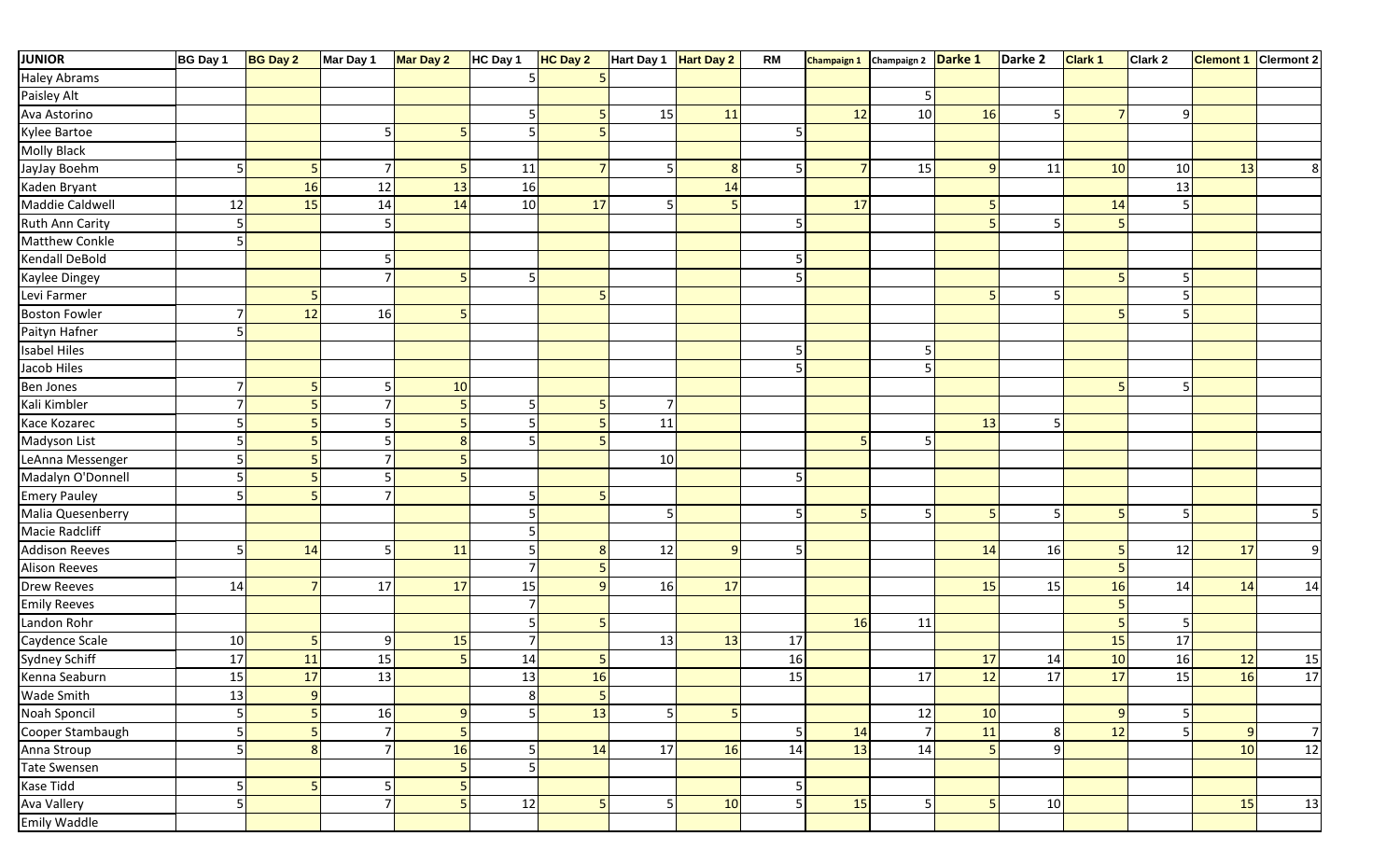| <b>JUNIOR</b>    | BG Day 1        | BG Day 2 Mar Day 1 Mar Day 2 |  | HC Day 1 HC Day 2 |           | Hart Day 1 Hart Day 2 | <b>RM</b> | Champaign 1 Champaign 2 Darke 1 Darke 2 |    |                | Clark 1 | Clark 2 | <b>Clemont 1</b> Clermont 2 |
|------------------|-----------------|------------------------------|--|-------------------|-----------|-----------------------|-----------|-----------------------------------------|----|----------------|---------|---------|-----------------------------|
| Sarah Waddle     |                 |                              |  |                   |           |                       |           |                                         |    |                |         |         |                             |
| Claire Winkle    | $5\phantom{.0}$ |                              |  | 51                | 12        |                       | 5         |                                         | 13 | 5              |         |         |                             |
| Corbin Winkle    | 11              |                              |  | 5 <sub>l</sub>    | <b>15</b> |                       | 5         |                                         | 5  | $\overline{5}$ |         |         |                             |
| Alexis Zimmerman |                 |                              |  |                   | 5         |                       |           |                                         |    |                |         |         |                             |
|                  |                 |                              |  |                   |           |                       |           |                                         |    |                |         |         |                             |
|                  |                 |                              |  |                   |           |                       |           |                                         |    |                |         |         |                             |
|                  |                 |                              |  |                   |           |                       |           |                                         |    |                |         |         |                             |
|                  |                 |                              |  |                   |           |                       |           |                                         |    |                |         |         |                             |
|                  |                 |                              |  |                   |           |                       |           |                                         |    |                |         |         |                             |
|                  |                 |                              |  |                   |           |                       |           |                                         |    |                |         |         |                             |
|                  |                 |                              |  |                   |           |                       |           |                                         |    |                |         |         |                             |
|                  |                 |                              |  |                   |           |                       |           |                                         |    |                |         |         |                             |
|                  |                 |                              |  |                   |           |                       |           |                                         |    |                |         |         |                             |
|                  |                 |                              |  |                   |           |                       |           |                                         |    |                |         |         |                             |
|                  |                 |                              |  |                   |           |                       |           |                                         |    |                |         |         |                             |
|                  |                 |                              |  |                   |           |                       |           |                                         |    |                |         |         |                             |
|                  |                 |                              |  |                   |           |                       |           |                                         |    |                |         |         |                             |
|                  |                 |                              |  |                   |           |                       |           |                                         |    |                |         |         |                             |
|                  |                 |                              |  |                   |           |                       |           |                                         |    |                |         |         |                             |
|                  |                 |                              |  |                   |           |                       |           |                                         |    |                |         |         |                             |
|                  |                 |                              |  |                   |           |                       |           |                                         |    |                |         |         |                             |
|                  |                 |                              |  |                   |           |                       |           |                                         |    |                |         |         |                             |
|                  |                 |                              |  |                   |           |                       |           |                                         |    |                |         |         |                             |
|                  |                 |                              |  |                   |           |                       |           |                                         |    |                |         |         |                             |
|                  |                 |                              |  |                   |           |                       |           |                                         |    |                |         |         |                             |
|                  |                 |                              |  |                   |           |                       |           |                                         |    |                |         |         |                             |
|                  |                 |                              |  |                   |           |                       |           |                                         |    |                |         |         |                             |
|                  |                 |                              |  |                   |           |                       |           |                                         |    |                |         |         |                             |
|                  |                 |                              |  |                   |           |                       |           |                                         |    |                |         |         |                             |
|                  |                 |                              |  |                   |           |                       |           |                                         |    |                |         |         |                             |
|                  |                 |                              |  |                   |           |                       |           |                                         |    |                |         |         |                             |
|                  |                 |                              |  |                   |           |                       |           |                                         |    |                |         |         |                             |
|                  |                 |                              |  |                   |           |                       |           |                                         |    |                |         |         |                             |
|                  |                 |                              |  |                   |           |                       |           |                                         |    |                |         |         |                             |
|                  |                 |                              |  |                   |           |                       |           |                                         |    |                |         |         |                             |
|                  |                 |                              |  |                   |           |                       |           |                                         |    |                |         |         |                             |
|                  |                 |                              |  |                   |           |                       |           |                                         |    |                |         |         |                             |
|                  |                 |                              |  |                   |           |                       |           |                                         |    |                |         |         |                             |
|                  |                 |                              |  |                   |           |                       |           |                                         |    |                |         |         |                             |
|                  |                 |                              |  |                   |           |                       |           |                                         |    |                |         |         |                             |
|                  |                 |                              |  |                   |           |                       |           |                                         |    |                |         |         |                             |
|                  |                 |                              |  |                   |           |                       |           |                                         |    |                |         |         |                             |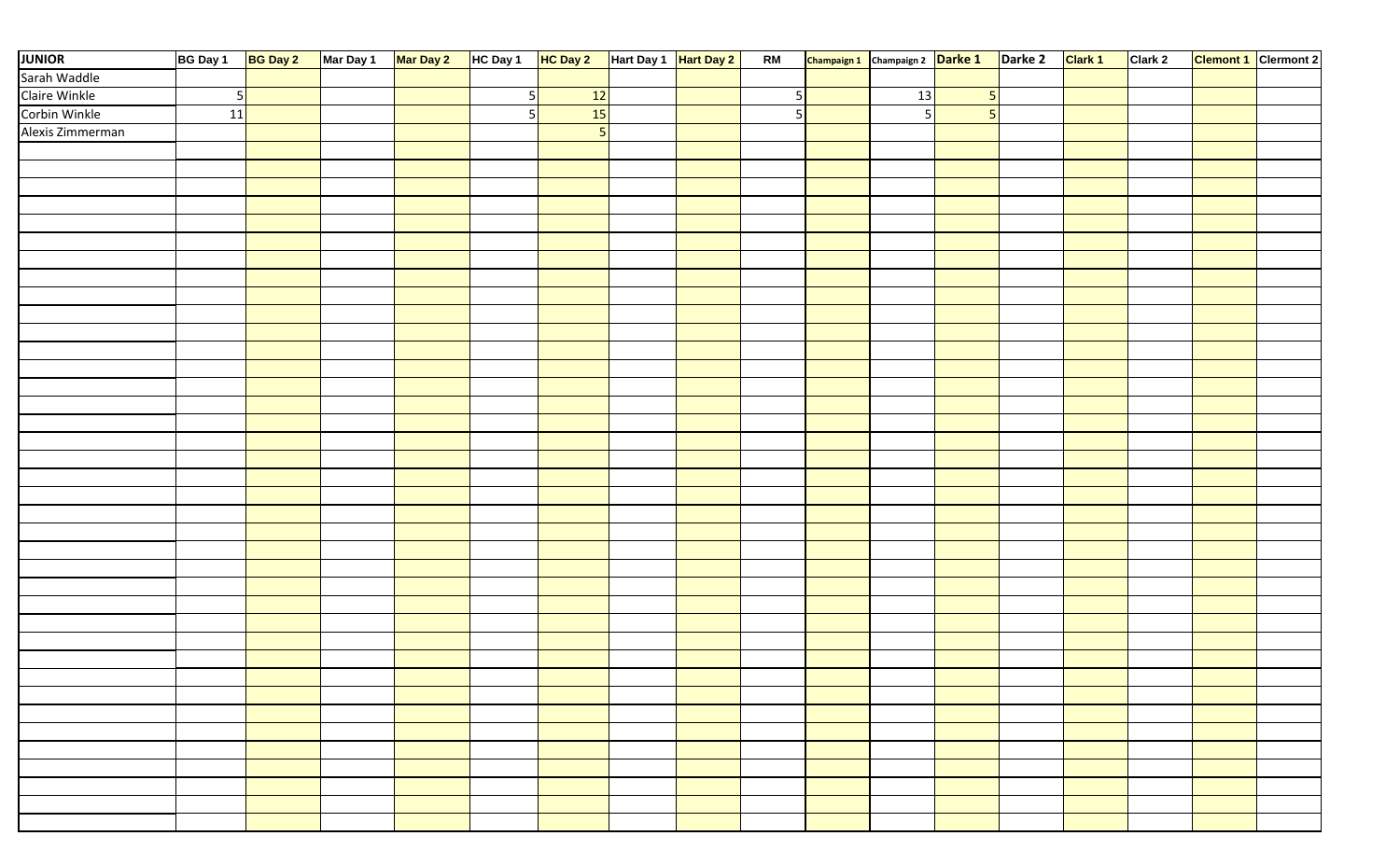| <b>INTERMEDIATE</b>      | BG Day 1       | <b>BG Day 2</b> | Mar Day 1      | Mar Day 2 | HC Day 1       | HC Day 2       | Hart Day 1 Hart Day 2 |    | <b>RM</b>      | Champaign 1 Champaign 2 Darke 1 |                |    | Darke 2        | <b>Clark 1</b> | Clark 2 | <b>Clemont 1</b> | Clermont 2     |
|--------------------------|----------------|-----------------|----------------|-----------|----------------|----------------|-----------------------|----|----------------|---------------------------------|----------------|----|----------------|----------------|---------|------------------|----------------|
| Kylee Baker              |                |                 |                |           |                |                |                       |    |                |                                 |                |    |                |                |         |                  |                |
| Evan Banister            | 5              |                 |                |           |                |                |                       |    |                |                                 |                |    |                |                |         |                  |                |
| Colton Bartoe            |                |                 |                |           |                |                |                       |    |                |                                 |                |    |                |                |         |                  |                |
| Abigail Carpenter        |                |                 |                |           |                |                |                       |    | 5              |                                 |                |    |                |                |         |                  |                |
| Adam Cline               |                |                 | 12             | 14        |                |                | 5                     |    |                |                                 |                |    |                |                |         |                  |                |
| Kaden Cline              | 5              |                 | 13             | 11        | 16             | 17             | 5                     |    | $11\,$         | 17                              | 8 <sup>1</sup> |    |                | 14             | 15      | 14               | 12             |
| Michael Conkle           | 5              |                 |                |           |                |                |                       |    | .5             |                                 |                |    |                |                |         |                  |                |
| Corey Cress              |                |                 |                | 5         | 5 <sub>l</sub> |                |                       |    | 5              |                                 | 5              |    |                |                |         |                  |                |
| <b>Lindsey Dore</b>      | 12             | 10              | 8              | 13        |                | 16             |                       |    |                |                                 |                | 17 | 16             |                | 13      | 13               | 15             |
| Madison Engelman         |                |                 |                |           |                |                |                       |    |                |                                 |                |    |                |                |         | 5                | $10\,$         |
| Maressa Engelman         |                |                 |                |           |                |                |                       |    | $\overline{5}$ | 13                              | 5              |    |                |                |         | 10               | $\overline{9}$ |
| Cale Hall                |                |                 |                |           |                | 12             | 5                     | 16 |                | 12                              | 10             | 10 | 9              |                |         |                  |                |
| Taylor Hannan            | 8              |                 |                |           |                |                | 5                     |    |                |                                 |                | 11 |                |                |         |                  |                |
| <b>Emily Hemphill</b>    | 5              |                 | 7              |           |                |                | 14                    |    |                | 11                              | 5              |    | 10             | 10             |         |                  |                |
| Lilley Henney            |                |                 |                |           |                |                |                       |    |                |                                 |                |    |                |                |         |                  |                |
| Dalton Hyme              |                |                 |                |           |                |                |                       |    |                |                                 |                |    |                |                |         |                  |                |
| Lexie Hyme               |                |                 |                |           |                |                |                       |    |                |                                 |                |    |                |                |         |                  |                |
| Zander Ivey              | 11             | 11              | 10             | 16        | 17             | 15             | .5                    | 15 | 15             |                                 | 15             |    |                | 15             | 16      | 16               | 17             |
| Keira Kimbler            |                |                 |                |           |                |                |                       |    | 5              |                                 |                |    |                |                |         |                  |                |
| Zach Kirker              |                |                 |                |           |                |                |                       |    |                |                                 | 5              | 5  |                |                |         | 5                | 11             |
| Dylan Jordan             |                |                 |                |           |                |                |                       |    |                |                                 |                |    |                |                |         |                  |                |
| Carson Klingel           |                |                 |                |           |                |                |                       |    |                |                                 |                |    |                |                |         |                  |                |
| Kayla Kolesar            |                |                 |                |           |                |                |                       |    |                |                                 |                |    |                |                |         |                  |                |
| Ansley Kozarec           | 14             | 15              | 15             | 10        |                | 13             | 15                    | 14 |                |                                 | 14             | 13 | 12             |                |         | 11               |                |
| John LaFountain          |                |                 |                |           |                |                |                       |    |                |                                 | $\overline{9}$ |    |                |                |         |                  |                |
| Emma Leggett             |                |                 |                |           |                |                |                       |    |                |                                 |                |    |                |                |         |                  |                |
| Halle Morehead           | 13             | 17              | 14             | 15        |                |                | 10                    | 13 |                |                                 |                | 14 | 13             |                |         |                  |                |
| Alexis Morrison          | 5              |                 |                |           |                |                |                       |    |                |                                 |                |    |                |                |         |                  |                |
| <b>Summer Oaks</b>       |                |                 |                |           |                |                |                       |    | .5             |                                 |                |    |                |                |         |                  |                |
| Landon O'Donnell         | 5              |                 | 5              |           |                |                |                       |    |                |                                 |                |    |                |                |         |                  |                |
| <b>Baylor Perry</b>      |                |                 |                |           |                |                |                       |    |                |                                 |                |    |                |                |         |                  |                |
| <b>Trinity Pollock</b>   | .5             |                 |                |           |                |                |                       |    |                |                                 |                |    |                |                |         |                  |                |
| Destiny Reed             |                |                 | q              |           | 11             | 11             | 11                    |    | 14             | 14                              | 9              |    |                |                |         |                  |                |
| Madelyn Rennecker        | 10             | 14              |                |           | 5              | 7 <sup>1</sup> |                       |    |                |                                 |                |    |                |                |         |                  |                |
| Karley Richard           |                |                 |                |           | 8 <sup>l</sup> |                |                       |    |                |                                 |                |    |                |                | 5       |                  |                |
| Halee Robinson           | $\overline{5}$ |                 | 5 <sub>l</sub> | 5         | 9              |                |                       |    |                |                                 |                |    |                |                |         |                  |                |
| Makenah Rohr             |                |                 |                |           |                |                |                       |    | 16             | 10                              | 12             |    |                | 17             | 17      | 15               | 14             |
| Sable Ruhenkamp          |                |                 |                |           |                |                |                       |    |                |                                 |                | 8  | 14             |                |         |                  |                |
| <b>Bobby Satterfield</b> |                |                 | 5              | 5         | 5 <sub>l</sub> |                |                       |    |                |                                 |                |    |                |                |         |                  |                |
| Grayden Sproull          | 16             |                 | 11             | 12        | 13             | 14             | 17                    | 12 | 10             |                                 | 13             |    | 8 <sup>1</sup> | 11             |         |                  |                |
| Ranger Steck             |                |                 |                |           |                |                |                       |    |                |                                 |                |    |                |                |         |                  |                |
| Hannah Swensen           |                |                 |                |           |                |                |                       |    |                |                                 |                |    |                |                | 5       |                  |                |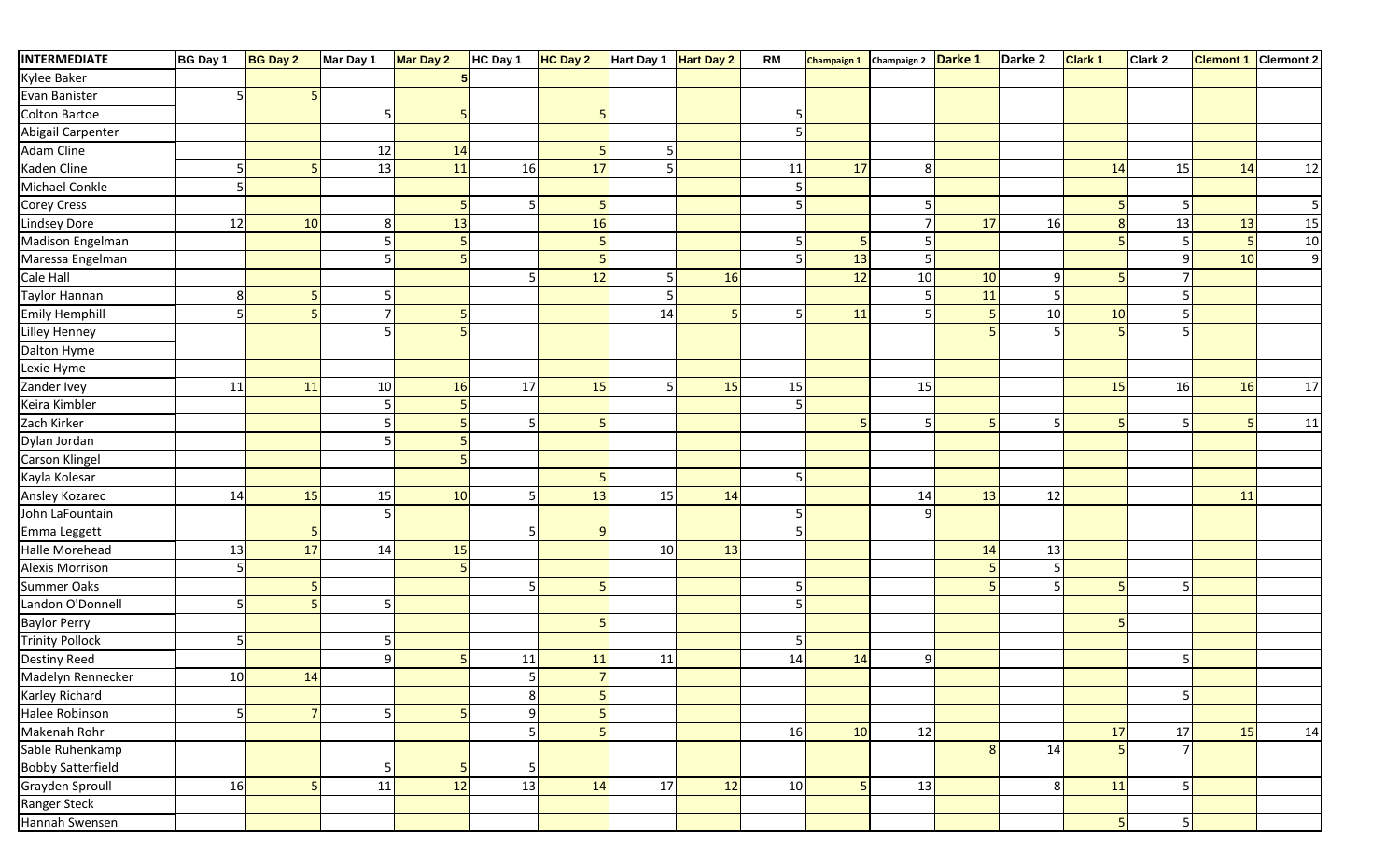| <b>INTERMEDIATE</b> | BG Day 1 | <b>BG Day 2</b> | Mar Day 1 Mar Day 2 |                | HC Day 1 HC Day 2 |                | Hart Day 1 Hart Day 2 | RM | <b>Champaigr</b> Chamapigr Darke 1 Darke 2 Clark 1 |                |    |   | Clark 2 | <b>Clemont 1</b> Clermont 2 |
|---------------------|----------|-----------------|---------------------|----------------|-------------------|----------------|-----------------------|----|----------------------------------------------------|----------------|----|---|---------|-----------------------------|
| Mason Thomas        | 5        |                 |                     |                | 5I                | 5 <sup>1</sup> | $\overline{5}$        |    |                                                    | $\overline{5}$ | 11 |   |         |                             |
| <b>Ben Whitt</b>    |          |                 |                     | 5 <sub>l</sub> |                   |                |                       | 5  |                                                    |                |    | 卡 |         |                             |
|                     |          |                 |                     |                |                   |                |                       |    |                                                    |                |    |   |         |                             |
|                     |          |                 |                     |                |                   |                |                       |    |                                                    |                |    |   |         |                             |
|                     |          |                 |                     |                |                   |                |                       |    |                                                    |                |    |   |         |                             |
|                     |          |                 |                     |                |                   |                |                       |    |                                                    |                |    |   |         |                             |
|                     |          |                 |                     |                |                   |                |                       |    |                                                    |                |    |   |         |                             |
|                     |          |                 |                     |                |                   |                |                       |    |                                                    |                |    |   |         |                             |
|                     |          |                 |                     |                |                   |                |                       |    |                                                    |                |    |   |         |                             |
|                     |          |                 |                     |                |                   |                |                       |    |                                                    |                |    |   |         |                             |
|                     |          |                 |                     |                |                   |                |                       |    |                                                    |                |    |   |         |                             |
|                     |          |                 |                     |                |                   |                |                       |    |                                                    |                |    |   |         |                             |
|                     |          |                 |                     |                |                   |                |                       |    |                                                    |                |    |   |         |                             |
|                     |          |                 |                     |                |                   |                |                       |    |                                                    |                |    |   |         |                             |
|                     |          |                 |                     |                |                   |                |                       |    |                                                    |                |    |   |         |                             |
|                     |          |                 |                     |                |                   |                |                       |    |                                                    |                |    |   |         |                             |
|                     |          |                 |                     |                |                   |                |                       |    |                                                    |                |    |   |         |                             |
|                     |          |                 |                     |                |                   |                |                       |    |                                                    |                |    |   |         |                             |
|                     |          |                 |                     |                |                   |                |                       |    |                                                    |                |    |   |         |                             |
|                     |          |                 |                     |                |                   |                |                       |    |                                                    |                |    |   |         |                             |
|                     |          |                 |                     |                |                   |                |                       |    |                                                    |                |    |   |         |                             |
|                     |          |                 |                     |                |                   |                |                       |    |                                                    |                |    |   |         |                             |
|                     |          |                 |                     |                |                   |                |                       |    |                                                    |                |    |   |         |                             |
|                     |          |                 |                     |                |                   |                |                       |    |                                                    |                |    |   |         |                             |
|                     |          |                 |                     |                |                   |                |                       |    |                                                    |                |    |   |         |                             |
|                     |          |                 |                     |                |                   |                |                       |    |                                                    |                |    |   |         |                             |
|                     |          |                 |                     |                |                   |                |                       |    |                                                    |                |    |   |         |                             |
|                     |          |                 |                     |                |                   |                |                       |    |                                                    |                |    |   |         |                             |
|                     |          |                 |                     |                |                   |                |                       |    |                                                    |                |    |   |         |                             |
|                     |          |                 |                     |                |                   |                |                       |    |                                                    |                |    |   |         |                             |
|                     |          |                 |                     |                |                   |                |                       |    |                                                    |                |    |   |         |                             |
|                     |          |                 |                     |                |                   |                |                       |    |                                                    |                |    |   |         |                             |
|                     |          |                 |                     |                |                   |                |                       |    |                                                    |                |    |   |         |                             |
|                     |          |                 |                     |                |                   |                |                       |    |                                                    |                |    |   |         |                             |
|                     |          |                 |                     |                |                   |                |                       |    |                                                    |                |    |   |         |                             |
|                     |          |                 |                     |                |                   |                |                       |    |                                                    |                |    |   |         |                             |
|                     |          |                 |                     |                |                   |                |                       |    |                                                    |                |    |   |         |                             |
|                     |          |                 |                     |                |                   |                |                       |    |                                                    |                |    |   |         |                             |
|                     |          |                 |                     |                |                   |                |                       |    |                                                    |                |    |   |         |                             |
|                     |          |                 |                     |                |                   |                |                       |    |                                                    |                |    |   |         |                             |
|                     |          |                 |                     |                |                   |                |                       |    |                                                    |                |    |   |         |                             |
|                     |          |                 |                     |                |                   |                |                       |    |                                                    |                |    |   |         |                             |